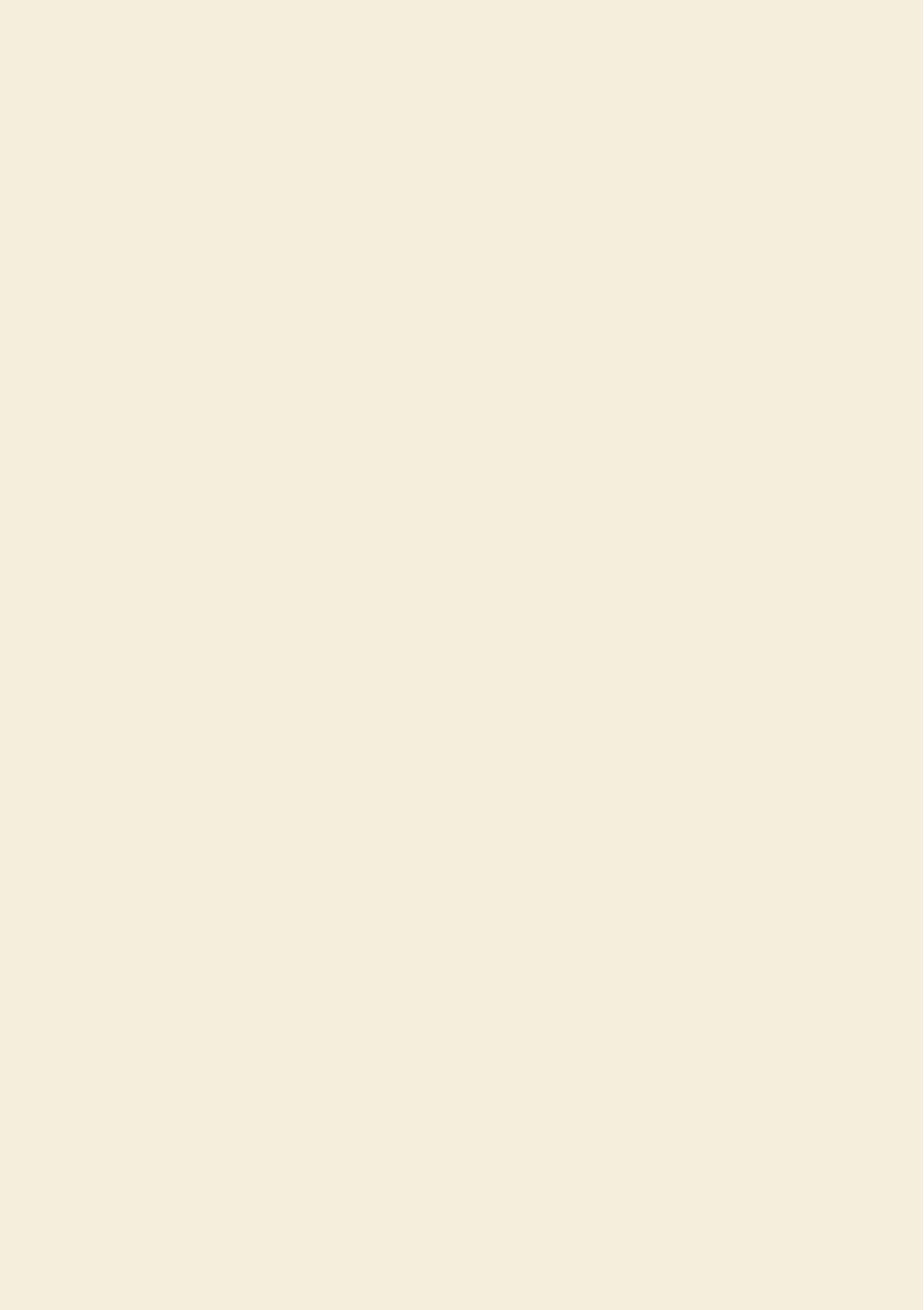## THE OXFORD ANALYTICA STORY: OXFORD IN BRIEF

by

## DAVID R. YOUNG (Queen's '61)

On just about any rainy Friday night in Oxford, if one walks from the Broad down the Turl to the High and crosses over, one then heads down a narrow cobble-stoned lane called Alfred Street. At the bottom, the lights of The Bear pub may be on but the only other lights in the street are in the offices of Oxford Analytica next door. It is the evening shift, closing up another week of what might be described as the first private-sector, overt, global intelligence network.

From this quiet back-street in the heart of one of the world's most ancient centres of learning, the most modern means of telecommunications are being used to deliver a strategic news analysis service around the world each weekday to—as is said in its advertisement—"Presidents, Prime Ministers and you." A major reason why the *Oxford Analytica Daily Brief* has attracted a readership of over 20,000 is that its authors are among the world's foremost authorities on politics, economics and international relations. Indeed, the core of the Brief's scholarly contributors is a group of Oxford dons whose names are familiar to American Oxonians. This is the story of how many of the dons who led our tutorials came to be involved in this unique Oxford enterprise.

The roots of Oxford Analytica go back some 35 years to 1961, when I came to England from America to read law at Queen's under Tony Honoré, then Fellow in Law. From Queen's in 1963 I went to Cornell University to get my American law degree, be called to the Bar in New York and, thence, back to the Inner Temple to be called to the Bar in England. The next four years were spent at Milbank, Tweed, Hadley & McCloy in New York and,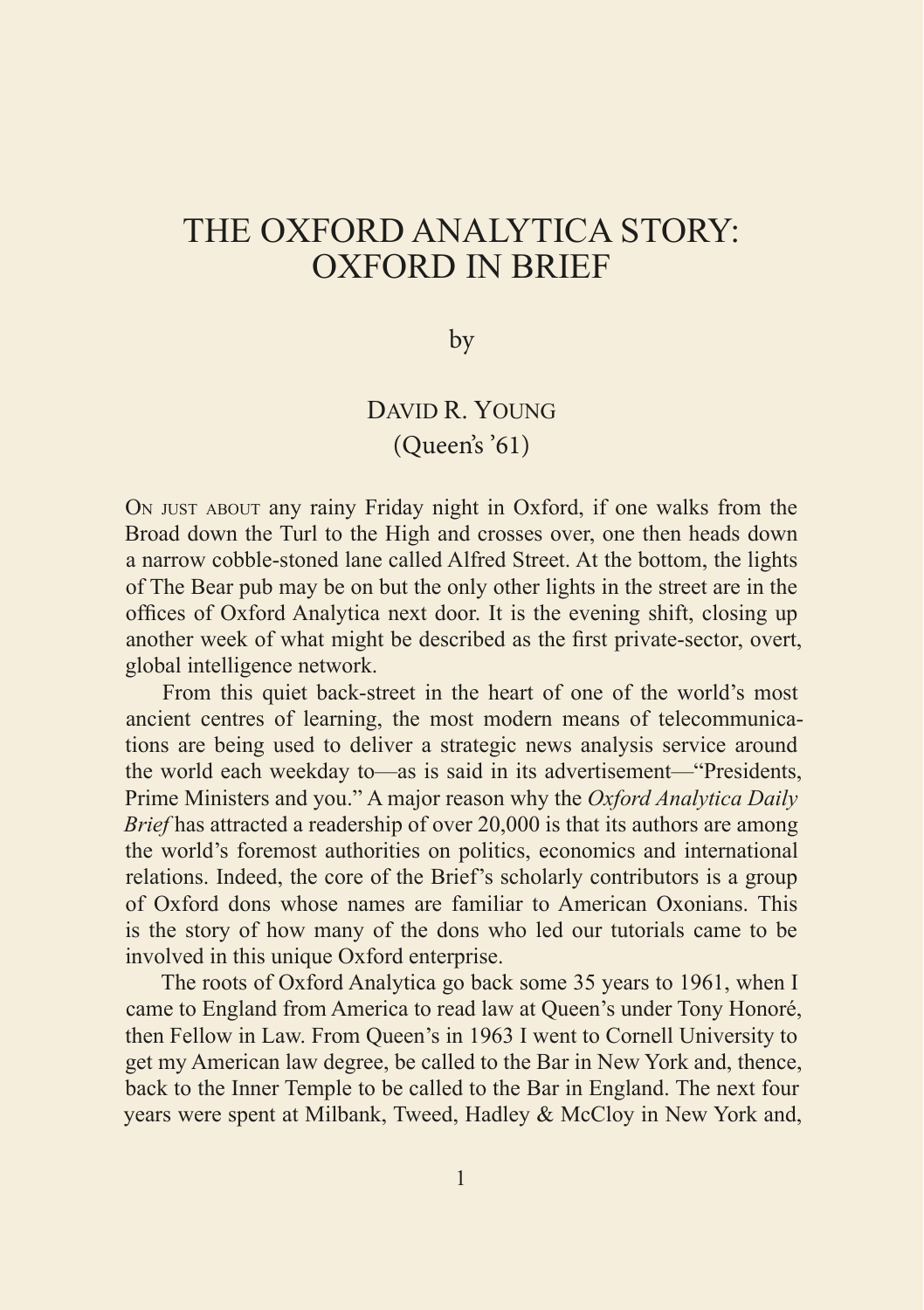while on secondment to the Rockefeller family in 1968, I met Henry Kissinger, who was then advising Nelson Rockefeller during his bid for the Republican nomination for President. In due course, Kissinger became President Nixon's Assistant for National Security Affairs and asked me to join him in Washington. After asking (and heeding) the advice of John J. McCloy, then the senior partner at Milbank Tweed— "When they ask you to serve, you go"—I joined the National Security Council (NSC) staff as Kissinger's Administrative Assistant in late 1969.

During the next four years in the White House—until 1973—I observed among other things how Kissinger made ample use of his own personal network of friends around the world; individuals whose judgement he respected and who he felt would give him an unvarnished and detached view of what was going on in a particular situation.

In early 1973, I again sought the advice of McCloy on whether to stay in Washington. His answer: "It is better to leave too soon than to stay too long." This made eminent sense, especially in the frenzied post-Watergate climate of Washington. At about the same time Honoré wrote to admonish me: "You can't spend four years in the White House and not write it down. Come on back to the quiet and calm of Oxford and get down your reflections." While I protested that I was too young to write my memoirs and certainly not in public. Honoré replied that I could make it a D.Phil. —and then lock it away in the Bodleian. He specifically wanted me to get down how decisions were made in the White House. His argument—as a scholar in Roman law and history—was that if only someone in Caesar's palace had done this, at least he'd have the record today. So I returned with my wife to Oxford and Queen's in 1974 and eventually completed a D.Phil. in 1981 under Professor Herbert G. Nicholas, and with critical encouragement from the then Professor of International Relations, Alistair Buchan.

In the meantime, I was made a lecturer at Queen's and began tutoring in the PPE Schools (American Government and International Relations since 1945). For this opportunity and the enjoyment of now having some couple of hundred former pupils around the world, I will always be grateful to the then Fellow in Politics at Queen's, Geoffrey Marshall, and the Senior Tutor at Univ at the time, Maurice Shock. Never having read PPE, it has been very much a two-way process—and I owe much to my pupils.

Most relevant to this story, however, was the fact that as I looked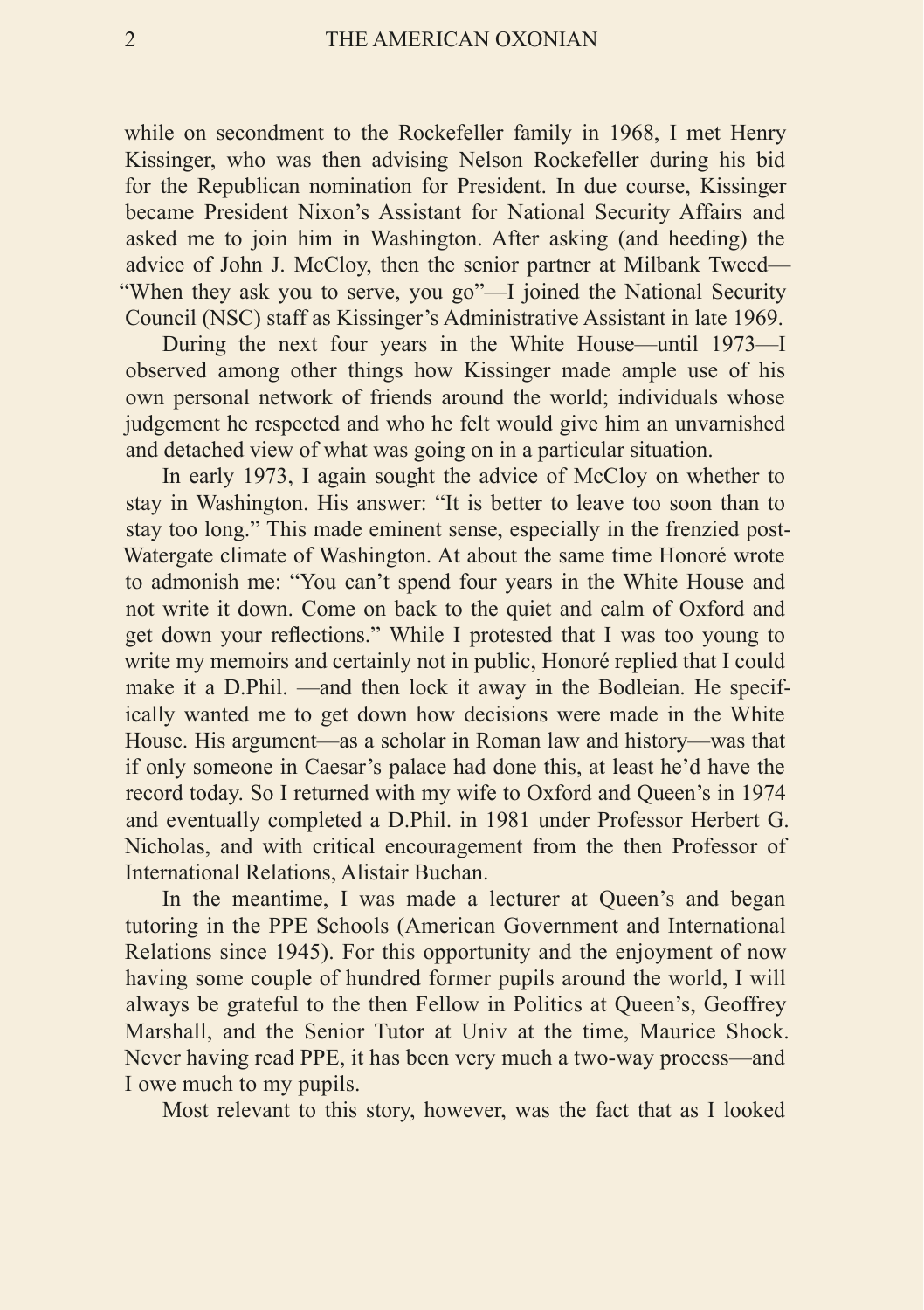around Oxford at the time—from the perspective of four years in Washington—I could not avoid a very simple idea, namely: "What a reservoir of talent: there must be a way of harnessing it, and becoming a bridge for it to reach the business and government worlds outside." At the centre of this vision was the conviction that people in authority—the world over—would more often than not make better decisions if they were to regularly receive the benefit of totally dispassionate and detached analyses on the significance and implications of world events. Again, the calm and quiet of Oxford provided an ideal environment in which to pursue such an idea.

Other institutions, such as Stanford Research Institute and Arthur D. Little, had bridged the academic/commercial gap in scientific, technological and management areas. My challenge was, could it be done in the fast-moving world of politics and economics?

To test the idea I first raised it with various dons and College heads—including Raymond Carr at St. Antony's, Lord Blake at Queen's and Sir Patrick Nairne at St. Catherine's. My argument—in which all concurred—was that I recognised each don's first obligation was to the pursuit of knowledge in his field, to his scholarship and students. But, I also felt that we could provide an additional outlet for such knowledge, and indeed enhance it with travel, research assistance, real life problems to solve—and of course a supplemental income. It might even counter the exodus of good scholars abroad. As a case in point, I recalled that my salary as a young Wall Street lawyer had been a multiple of that of the finest law tutors in Oxford. In short, if we could provide some correction to the imbalance, we might provide "brains without the drain."

Returning to Oxford, our first major break came in early 1975 with the General Electric Company in the US, then under the chairmanship of Reginald Jones. The study commissioned was a three-to-five year outlook for the UK. Five dons were involved under the leadership of Maurice Shock and David Stout at Univ. The result was so well received that GE came back and asked us to proceed with similar studies on the Philippines, Australia, South Africa and Brazil. I immediately set about building these teams, and the business was born.

Oxford Analytica was thus formed with a handful of dons in early 1975 to undertake political economy country studies; i.e., getting the right balance between political and economic constraints. Early team members included: Peter Pulzer at Christ Church, Wilfrid Knapp at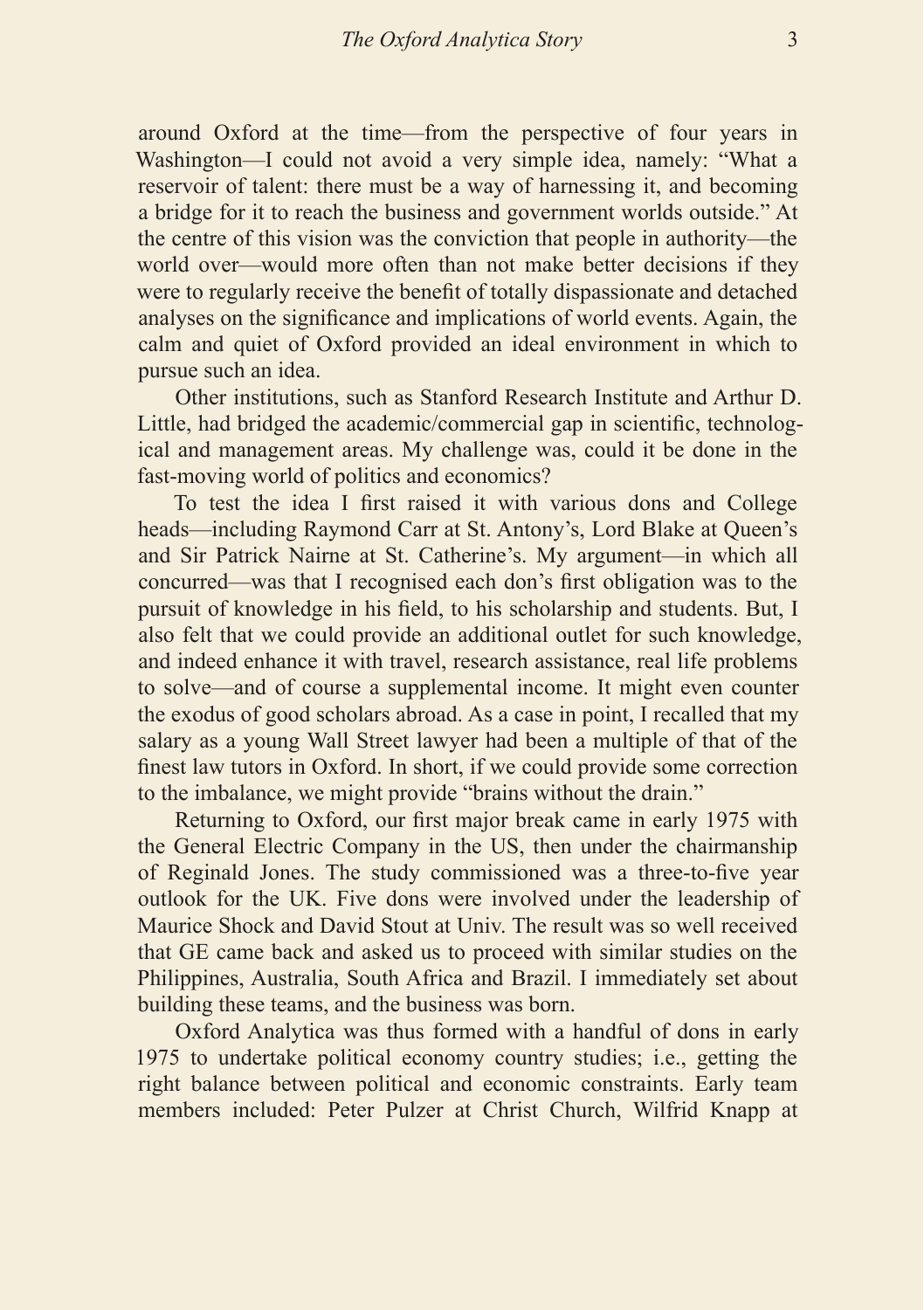St. Catherine's; David Soskice at Univ; Archie Brown, Malcolm Deas, Raymond Carr, Albert Hourani and Michael Kaser at St. Antony's; Peter Sinclair at Brasenose; Maurice Scott, Laurence Whitehead and Francis Seton at Nuffield; Peter Carey at Trinity; Philip Windsor at the LSE and Patrick Seale, an independent Middle East correspondent

This consulting and research aspect of the firm continues to provide the foundation and core business of the firm. Today, at any given time, numerous studies are underway on a very wide range of issues. Some recent examples include:

- an analysis of the consequences of different political succession scenarios in various Middle Eastern countries
- an examination of China's policy options regarding regulation of its telecom industry and the most likely outcome
- an assessment of the investment implications of violence in South Africa
- an assessment of a range of countries for political risk insurance
- a ranking of particular developed and emerging markets for asset allocation decisions

In recent years some higher profile projects have included G7 summit briefing papers for one of the participating nations and an assessment of how long the Iraqis could withstand sanctions when first imposed by the UN/US in the aftermath of the invasion of Kuwait in August 1990. The latter illustrates the comparative strength of the ivory tower over the trenches (or satellites), for although we did not have all the details on supplies and munitions, etc. that the client—a Western government ministry—had, we did have exceptional depth of knowledge and historical perspective as to the character and nature of the belligerents. We also were able to compare such an action with the efficacy of sanctions in other parts of the world, such as Southern Africa and Cuba.

By 1984, we had fifty or so major clients and there were some 250 scholar/experts in the network in some twenty or thirty country study teams, from perhaps fifty other universities. At this point, several new developments seemed to converge.

First of all, it was as if one had a twenty-five-room hotel but at any given time only five rooms were occupied. In other words, out of twenty or thirty study teams, only five were doing anything at any given time.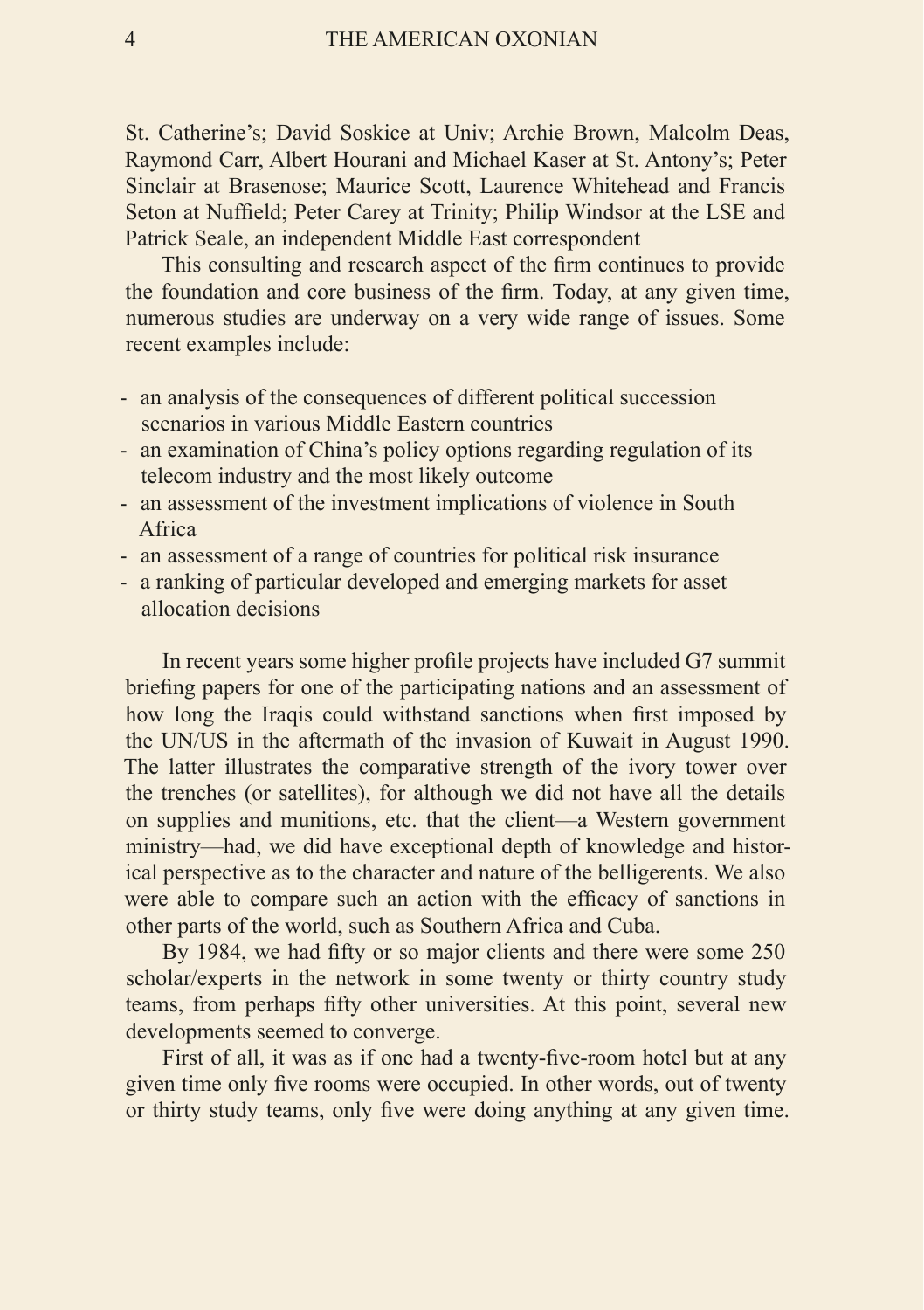Secondly, communications technology was advancing so quickly that one could actually deliver quite extensive analysis directly to clients instantly and inexpensively. Thirdly, there was client demand for quicker, shorter, more timely analysis on world events.

Perhaps the best example of the last development followed our completion of a major study on the Middle East for three big American oil companies in the summer of 1981. A few weeks later, President Sadat of Egypt was assassinated and the clients were on the phone to Oxford immediately asking who was this fellow Mubarak and what did his presidency bode for their interests? The Oxford study team rolled up their sleeves and within forty-eight hours produced an analysis of Mubarak's career to date, his strengths and weaknesses, and how these compared with those of Sadat. Finally, they made an estimate as to the way things might next unfold.

The compliments that arrived back in Oxford convinced us that we had actually done something very special. It was like the Wright brothers—we hadn't gotten very far or very high, but we got lift. We had delivered the best analysis that high-level corporate executives had ever seen close enough to the event to make a difference.

With this as a model, the vision of being able to provide authoritative and timely daily analysis of major world events for the private sector became less of a dream and more of a realistic goal. The question was, could we provide to the private sector what had always been available to presidents and prime ministers—namely, reliable analysis sufficiently close to events to make a difference to decisions? We would model it on the "President's Daily Brief," which I watched Kissinger carry into Nixon every morning—and we would call it the "Oxford Analytica Daily Brief" (OADB) and target it at corporate and financial decisionmakers responsible for interests around the world.

To create such a service—indeed any intelligence system—requires three steps: *collection, analysis,* and *communication.* We decided to buy the first, *collection* (from major newswires) and the third, *communication*  (e.g. electronic distribution via the various information networks) and to concentrate totally on the middle step, *analysis*. Here I must credit the President's Daily Brief and the NSC process under Kissinger with the three basic questions which we at Oxford Analytica seek to address in our analyses: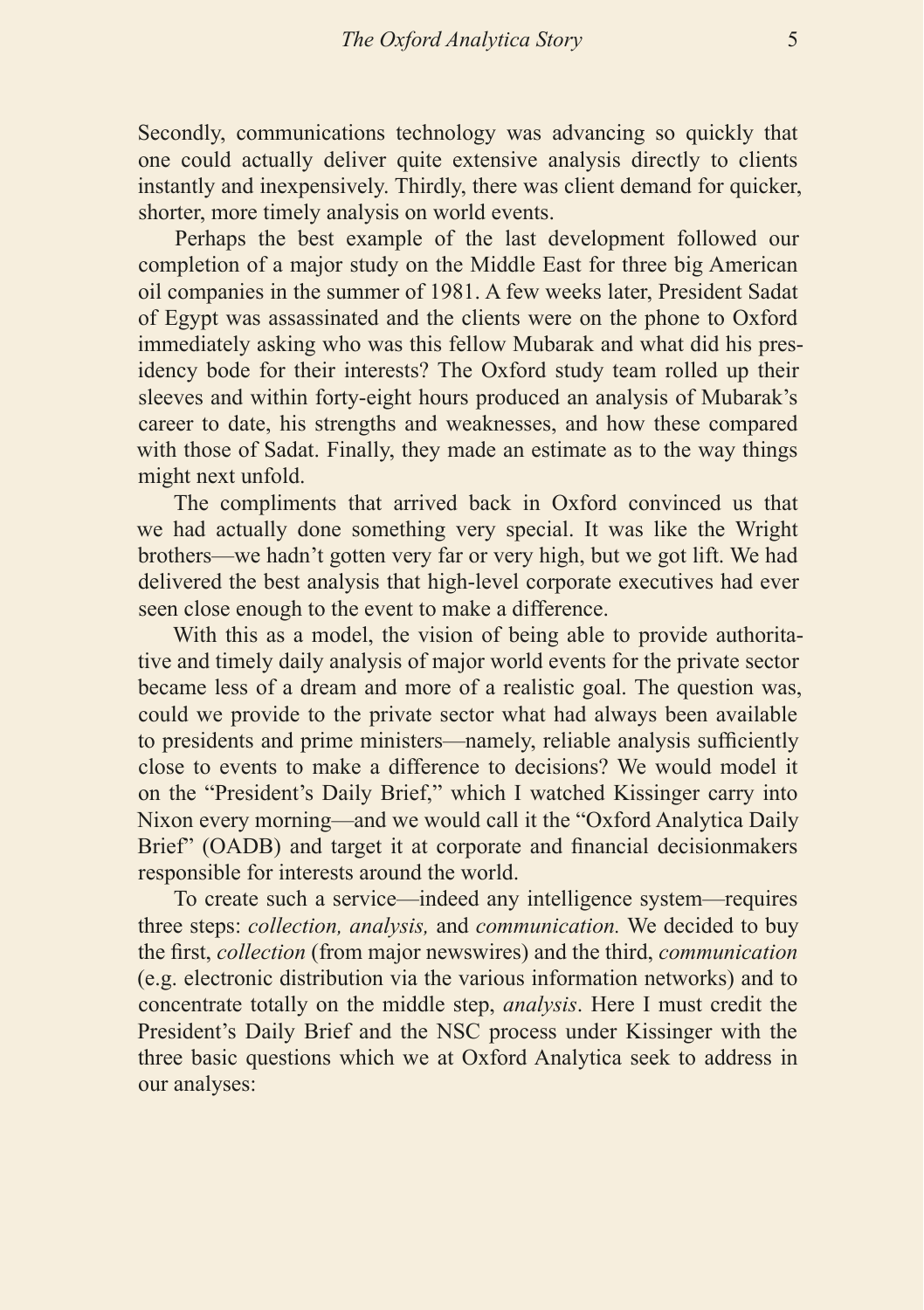**1. What is actually happening?** In other words, is this particular news development just PR, hype, rumour, disinformation; or is it real and will it have a significant impact?

**2. What is likely to happen next?** As the Desiderata prayer in the Baltimore church in 1624 states: "Whether or not it is clear to you or me the universe is unfolding as it should." History usually does not jump around; it unfolds. The trick is to distinguish the unfolding from the rumples, or in Information Technology language, the signal from the noise.

**3. What will A do if B does X?** What will Chirac do if Kohl does X? What will Clinton do if Dole does Y? What will Yeltsin do if Zhirinovski does Z?

Question number three for the NSC of course, was "What will **they** do if **we** do X?" But, as I often stress with staff and dons, although we are not players, we can ask the same questions. Indeed, not having an axe to grind should enable us to come up with more accurate answers. Or put another way, being in the ivory tower means you can see further out into the valley than you can from the trenches (and maybe even from the satellites)! In effect, our aim has been and is, to "take the surprise out of international events." A recent example: our flagging of potential currency problems in Mexico as early as April 1994, and then again in June and November—each time with more confidence, and well before the eventual crisis in December 1994.

Our original aim was to service line executives in the private sector who held international responsibilities. We also rapidly gained numerous clients in staff positions—from strategic planning and research departments to treasuries and government relations offices. Increasingly, we now have a growing number of public sector clients as well (about 20%). In governments, our clients are usually the Office of the Prime Minister, the Foreign Ministry, the Central Bank, or Finance Ministry. During the Gorbachev era, one day when we were in discussion with the Russians at the USSR Embassy in London that morning's news contained a story about Yeltsin getting his own foreign policy advisor. Our contact whispered—after glancing over each shoulder—"Don't worry, he gets a copy of the *Oxford Analytica Daily Brief* as well."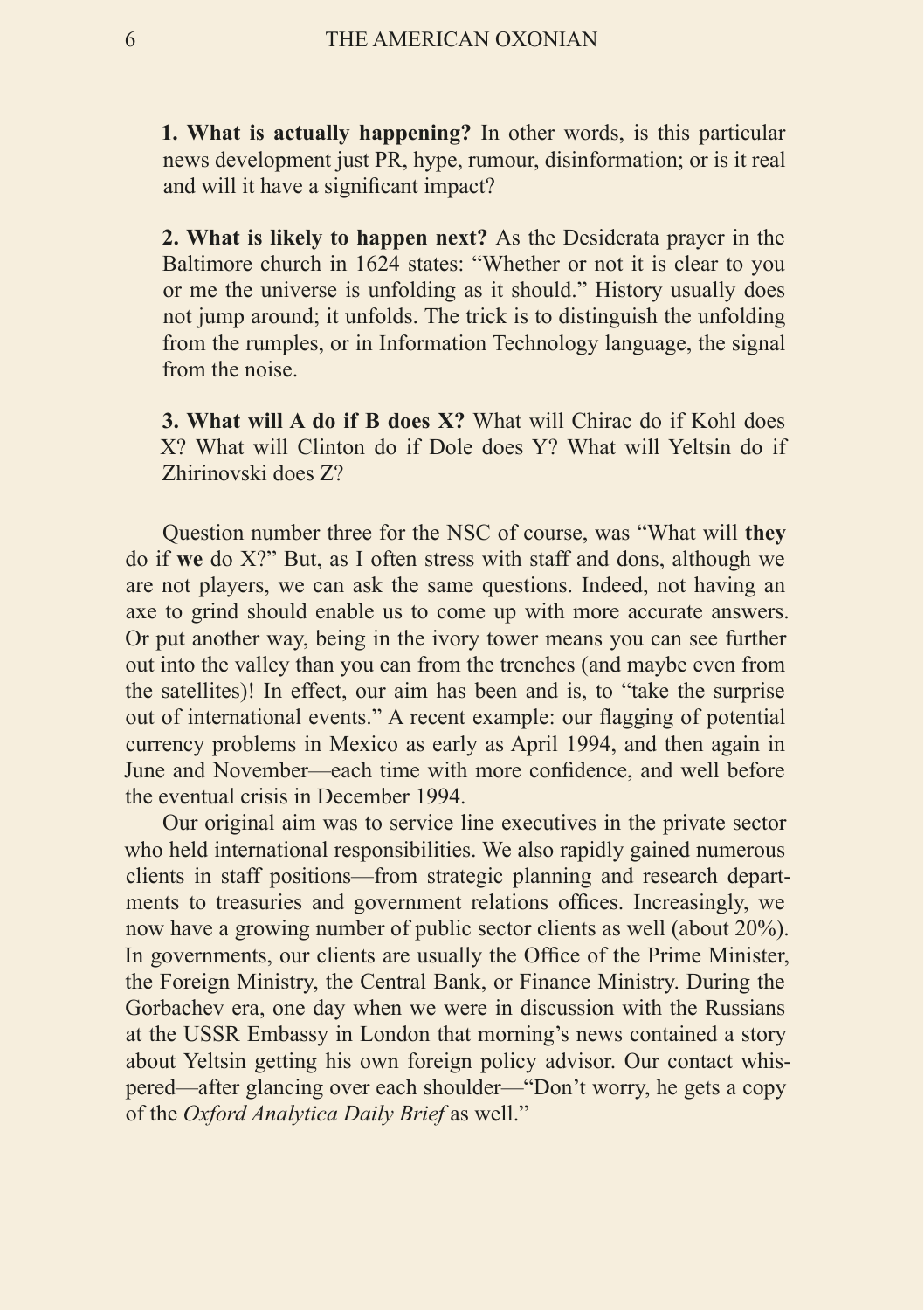From the very beginning of Oxford Analytica, we were convinced that the only way we could achieve our original vision and establish the credibility essential to success would be if there was absolutely no ideological, political, partisan or issue-advocacy element in our work. In other words, we were never going to write prescriptive leaders or editorials on what certain prime ministers or presidents or chief executives should do. Instead, we would try to explain what they were likely to do, *not* what we would like them to do.

Convinced we had a critical mass of analytical talent in our network of contributors, and having decided on the name—the *Oxford Analytica Daily Brief*—I then set out to acquire the skill to write to deadlines. To this end, we went to Fleet Street and recruited a handful of top journalists including Richard Davy, then of *The Times,* and David Watt formerly of the *Financial Times,* and a bit later, David Lay of the BBC World Service.

We then went to see our major clients in the United States to test whether there was demand for a Daily Brief from Oxford. The most encouraging story from these meetings came from Walter Wriston then head of Citibank. "My job is to figure out what to do each morning once they tell me which wall they're climbing over. For instance a while ago our branch in Santiago, Chile, burned down. Our man on the ground there kept saying it was an electrical fault and everyone would be back to work the next day. My man here in our New York head office was convinced that Allende hated us and would keep burning down branches till we left. He urged we get everyone out." Then Wriston concluded: "If you can help me with that kind of problem, you've got a business."

Of course not everyone recognises the value of the scholar/experts' perspective. From time to time cynics will chide: "if those dons in Oxford are so smart, why aren't they rich?" The answer of course from the Oxford end is "If those guys on Wall Street are so rich, why aren't they smart?" In the event, eight firms came on board, and on September 27, 1984, the *Oxford Analytica Daily Brief* was born. Four 800-word articles were produced—and we have continued to produce at least four or five every weekday since.

And so, in the little cobble-stoned back-street in Oxford today, the first step of the intelligence process—*collection*—begins with the major news wires, world press and monitoring services coming in around the clock. These thousands of developments are filtered by the full-time staff down to several hundred, and each morning between 08:00 and 09:30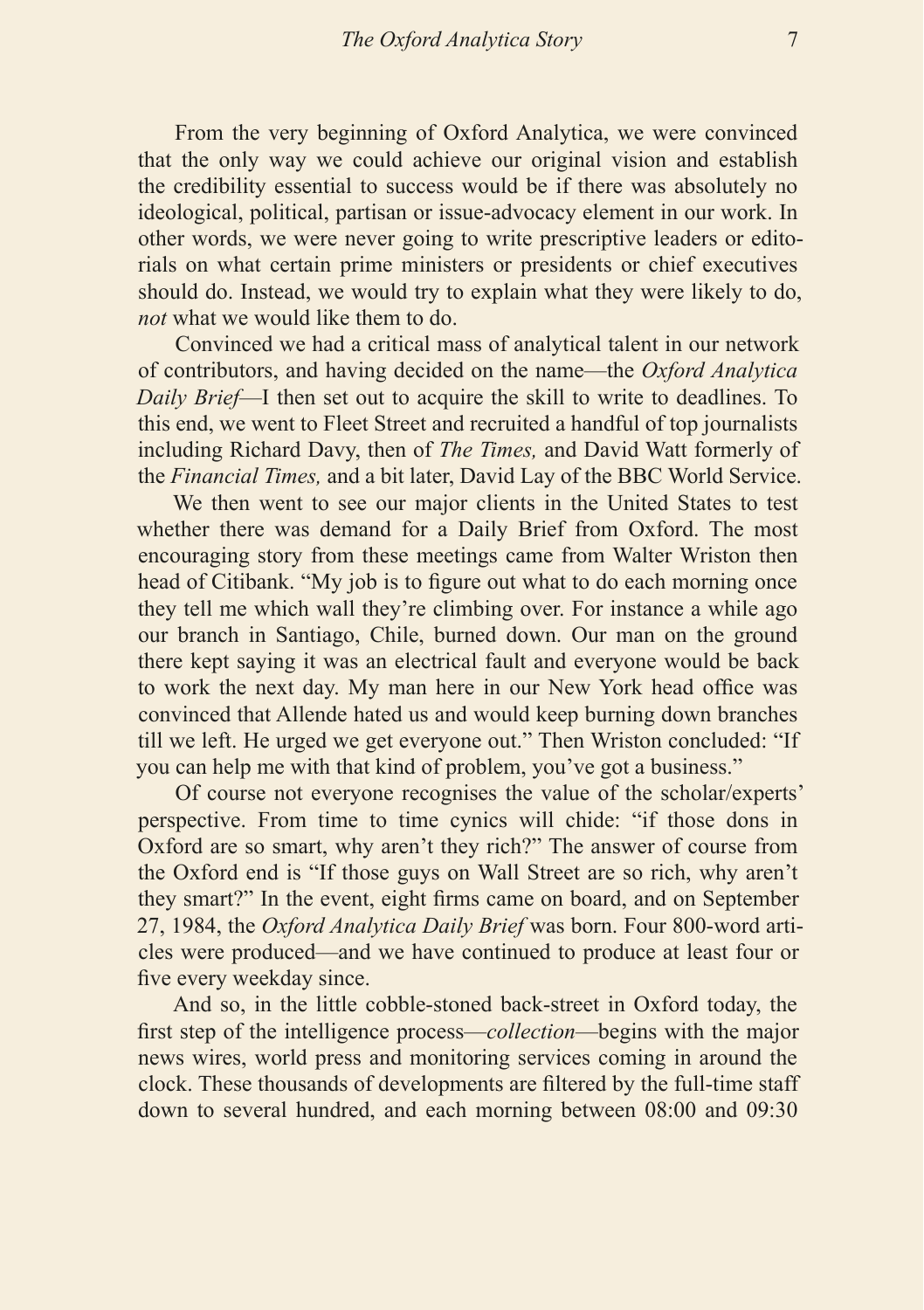over coffee, orange juice and biscuits (cookies, remember?), the Region Heads—the University dons and scholars—meet with the full-time staff to continue the sifting, look for "straws in the wind" or "weak signals," and vet articles filed by network contributors. The staff is organized under seven regional and one international economics desk. Each desk has two or three dons who split the Region Head responsibilities.

When discussion starts at 08:30, chaired by the Managing Editor David Lay, two loops are made around the table—first to note the major news developments of the past twenty-four hours for the one-page Executive Brief summary, and then to consider the most significant developments and ideas in more depth. The objective is to sort out what is really happening, what is likely to happen next, and the most likely "what-if" questions to address. Cross-regional comparisons, historic parallels, and ideas born of lateral thinking are very much in order. Then we try to identify who the best person is to do the first draft and, finally, when is the best time to do it. While this is all quite informal, it is nonetheless systematic and comprehensive (one might even argue that it is a most unique and effective quality control process.)

By 09:30 the minutes are read and 24 hours of world news have been boiled down to ten or twenty developments worth pursuing. As the dons depart for their lectures and tutorials, the full-time desk editors begin telephoning network contributors around the world to commission the articles decided upon and to gain corroboration and elaboration on the day's pieces from others in the field. This editing and checking continues until the article is ready for the transmission deadline of 13:00 Oxford time each day. Articles generally fall into three categories which in order of urgency are: reactive (for example, surprises such as assassinations); diaried (for example, scheduled elections) and watching (for example, ongoing peace negotiations).

Recent 'reactive' articles have covered the consequences of Prime Minister Rabin's assassination, President Yeltsin's latest indisposition and the likely succession in Saudi Arabia in light of the King's failing health. 'Watching' articles carried in recent Daily Briefs have included anticipation of the political crisis in Greece in the wake of Prime Minister Papandreou's incapacity, and the likely shape of peace in the Balkans after the Dayton Accords.

In the twelve years since 1984, the client base has grown from the original eight with perhaps 10-20 readers at each to 100+ clients with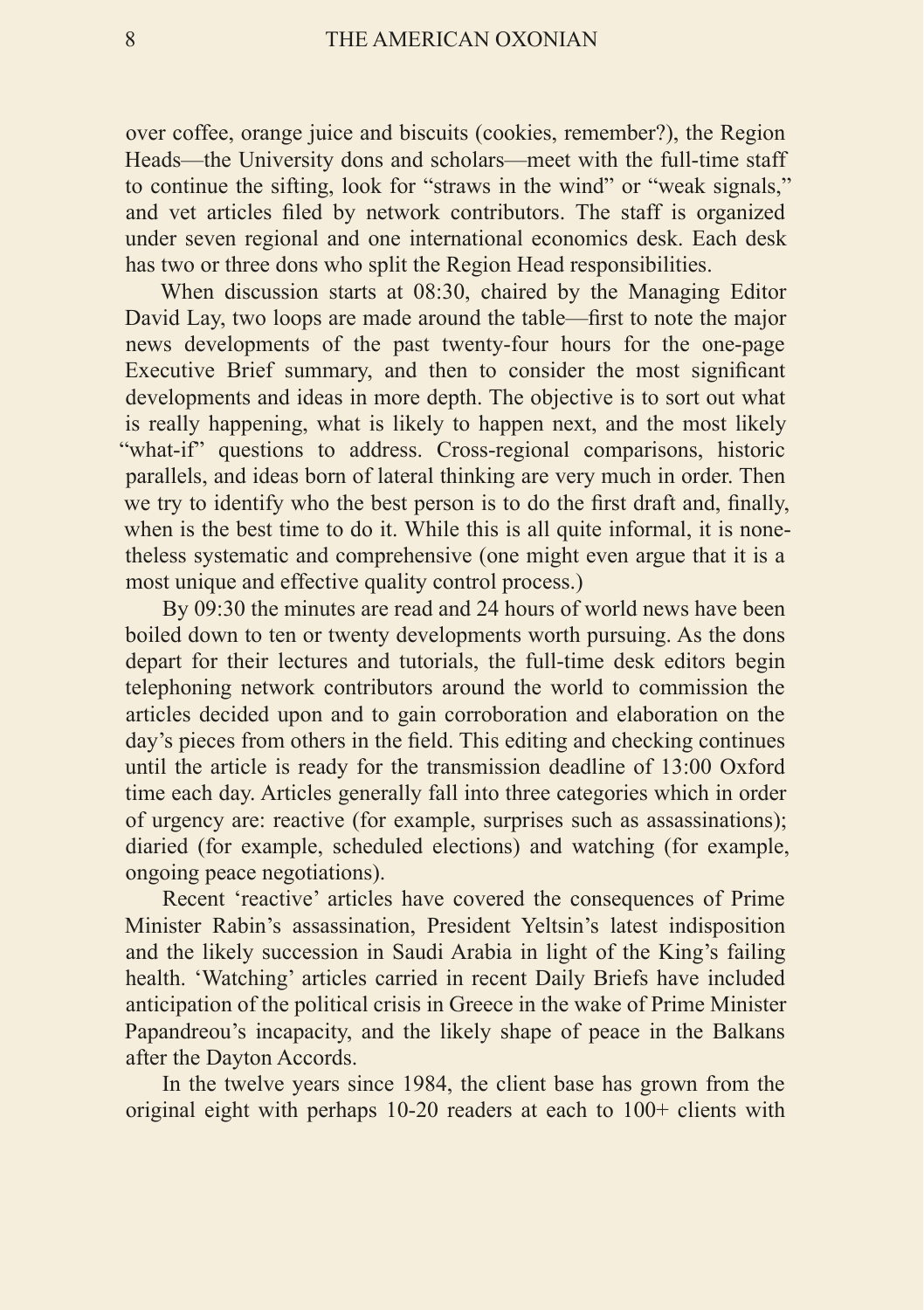200-300 readers each occupying the highest levels of both international business and government. Moreover the original network of 250 contributors, largely from Oxford University, is today well over 1,000 from virtually every major university in the world. Over the past five years we have expanded our coverage with three new Regional Daily Briefs: the East Europe Daily Brief in 1991, the Asia Pacific Daily Brief in 1993 and the Latin America Daily Brief in 1994.

Perhaps the most important asset of Oxford Analytica is its reputation. It has been slowly, carefully and quietly built and we now believe the firm can arguably claim to have established itself as the premier strategic news analysis service in the world. In fact, in 1994 at the Third International Symposium in Washington on National Security and National Competitiveness, Oxford Analytica was given an award for creating "the first effective overt intelligence network with global reach."

Needless to say the credit for such an award goes to all those, past and present, in Oxford and around the world who have played their part—our editors, directors, advisors, investors, staff and contributors.

Foremost among these is the core of dons at Oxford who have over the years come in for the morning conference and helped to sift out the wheat from the chaff, the signal from the noise, and to apply their judgement as to what the news of the world really means. They are the bridge between the world of ideas and the world of enterprise and the founding dons mentioned earlier have in due course been joined by other Region Heads, including Robin Ostle at St John's, Philip Robins and Eugene Rogan at St Antony's (on the Middle East), Valpy Fitzgerald (International Economics), David Washbrook (Asia Pacific) and Alex Pravda (Eastern Europe and FSU) at St Antony's, Terry O'Shaughnessy (International Economics) and Nigel Bowles (North America) at St Anne's, Jack Spence at the Royal Institute for International Affairs (who comes in most days on the speaker phone, covering Africa), David Hine at Christ Church and David Goldey at Lincoln (on Western Europe), Bob O'Neill at All Souls (on Asia Pacific), Tim Hames at Nuffield and Gillian Peel at Lady Margaret Hall (on North America), David Priestland at St Edmund Hall (Eastern Europe and FSU), and Desmond Blumenfeld at Brunel (Africa).

Once a year we bring together ten or eleven teams of dons and contributors to cover the world in eight seminars during three days of hard work in an Oxford College. This event is our International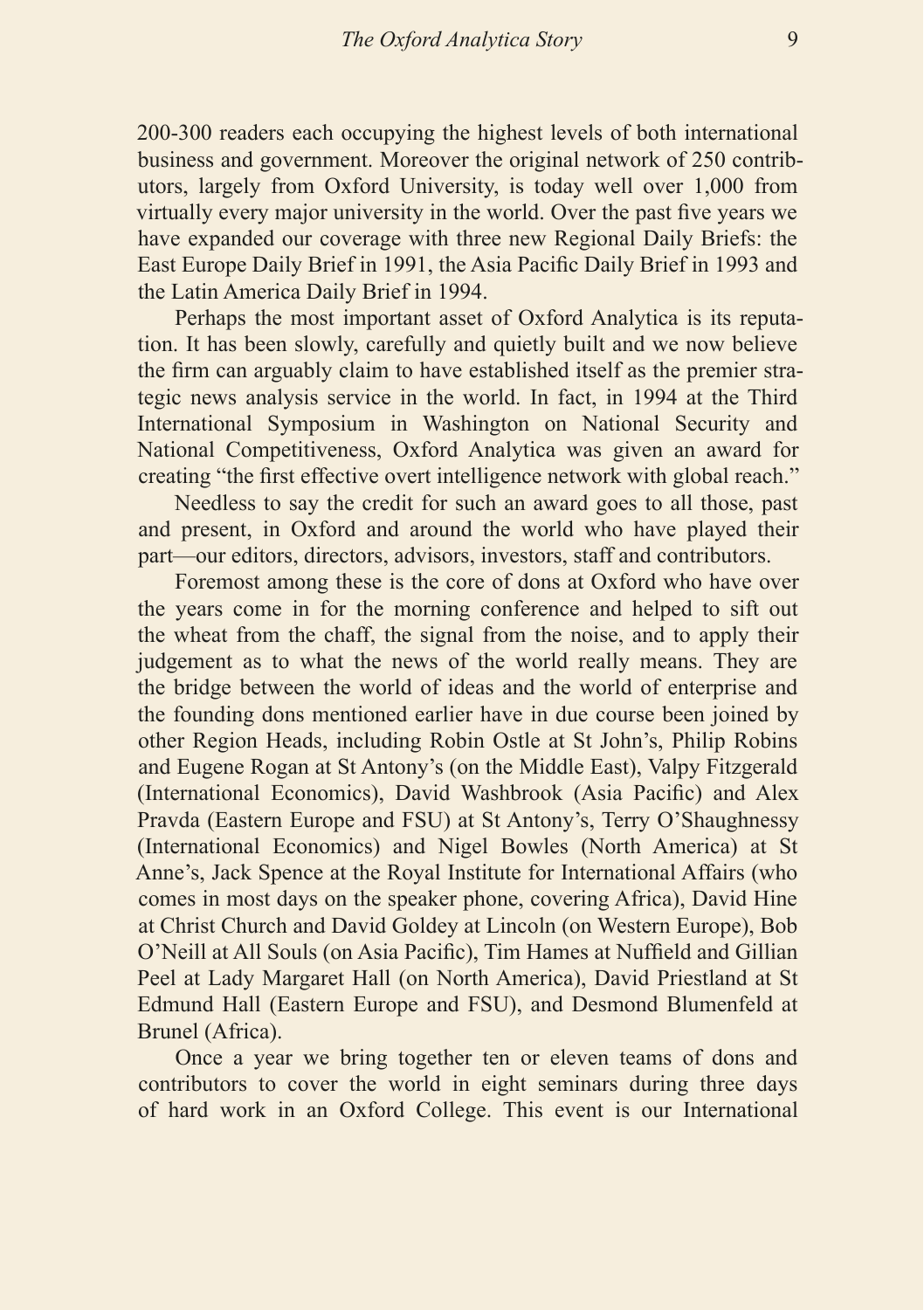Conference, jointly hosted with the *lnternational Herald Tribune*. Over time it has proved most useful for business executives to take the measure of our scholar/experts—and vice versa! And then we all go to Blenheim Palace for a banquet where we have been addressed by major public figures such as Helmut Schmidt, F.W. de Klerk, and Dick Cheney.

The newest frontier for Oxford Analytica is that of information technology, which is at the heart of the third and final step of any intelligence process, communication, For while the *sine qua non* of the Daily Brief is the quality of its content, the advances in the technologies of delivery and sifting information have made it all the more critical that we stay at the forefront of effective and efficient communication. Our basic policy is to deliver to clients online—by way of their choice of system. Today these include, Sprint email, Bloomberg, Lotus Notes Newsstand, Desktop Data, and soon the Internet. But what is most special is that the quality content we deliver each day then constitutes a valuable and easily accessible database (called OxBrief), which was recently described as "the most accurate electrocardiograph of the health of the world." This is the only coherent and comprehensive database of its kind updated each day, now with seven or eight articles, including the new three Emerging Market Briefs on East Europe, Asia and Latin America. At the same time, we can now filter each piece through an interest profile for each reader so he or she gets only what is of interest to them. Moreover we have recently added an interactive link between reader and professional staff in order to provide timely email responses to questions for the Editors.

Finally, we have not forgotten that we are part of the world of education. In a joint effort with the Harvard Business School Program for Management Development, we have developed a multimedia CD-ROM version of our database—"Global Vision"—as a research and teaching tool. Now not only can one access the last six years of *Oxford Analytica Daily Brief* (some 8,000 articles), but also maps, pictures, video and audio clips, biographies, and related IMF figures, charts and graphs, etc., all hyperlinked to each article. This multimedia CD-ROM database on the "political economy" of the 1990s is designed for teaching in high schools and universities as well as business schools. Professors can author in their own notes on the Point-of-View software and design courses from "the collapse of the Soviet Union" to "the 1991 Gulf War" to "the NAFTA negotiations and consequences".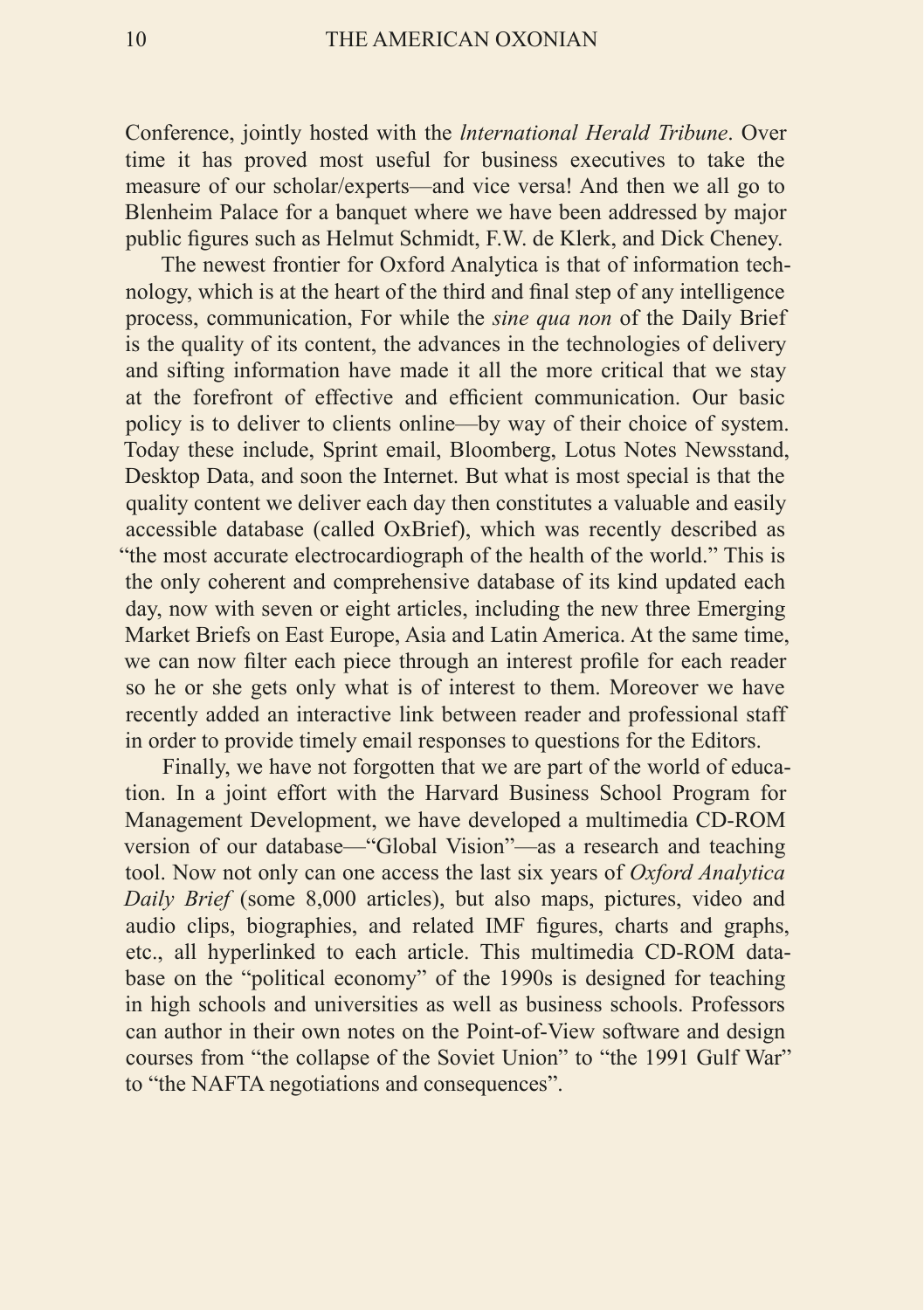Perhaps having tutorials at home—or "Oxford on Tap" —is not so far away. The only thing you'll miss is the cold rainy Friday night and cobble-stone back-streets of Oxford. That, and a chance to look up "Analytica" in the Bodleian and discover it is the title of the chapter on logic in Aristotle's *Treatises*.